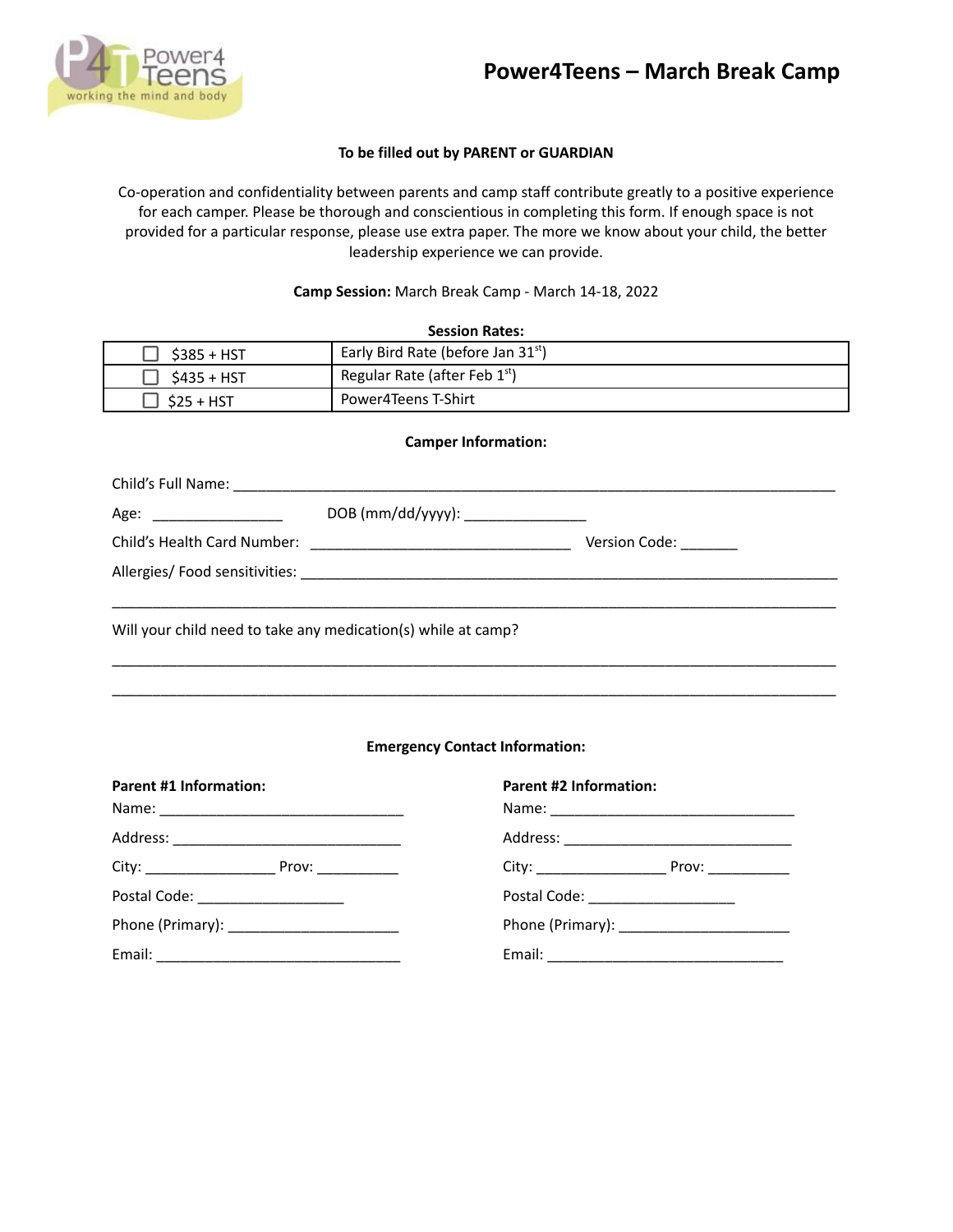

## **Camper "Need to Knows":**

Permission to walk home alone? Y / N

Is there anything else you wish to share with us about your child that will help us understand his/her? (Please feel free to write on a separate sheet as necessary.)

\_\_\_\_\_\_\_\_\_\_\_\_\_\_\_\_\_\_\_\_\_\_\_\_\_\_\_\_\_\_\_\_\_\_\_\_\_\_\_\_\_\_\_\_\_\_\_\_\_\_\_\_\_\_\_\_\_\_\_\_\_\_\_\_\_\_\_\_\_\_\_\_\_\_\_\_\_\_\_\_\_\_\_\_\_\_\_\_\_ \_\_\_\_\_\_\_\_\_\_\_\_\_\_\_\_\_\_\_\_\_\_\_\_\_\_\_\_\_\_\_\_\_\_\_\_\_\_\_\_\_\_\_\_\_\_\_\_\_\_\_\_\_\_\_\_\_\_\_\_\_\_\_\_\_\_\_\_\_\_\_\_\_\_\_\_\_\_\_\_\_\_\_\_\_\_\_\_\_ \_\_\_\_\_\_\_\_\_\_\_\_\_\_\_\_\_\_\_\_\_\_\_\_\_\_\_\_\_\_\_\_\_\_\_\_\_\_\_\_\_\_\_\_\_\_\_\_\_\_\_\_\_\_\_\_\_\_\_\_\_\_\_\_\_\_\_\_\_\_\_\_\_\_\_\_\_\_\_\_\_\_\_\_\_\_\_\_\_

# **ACKNOWLEDGEMENT OF RISK, WAIVER AND RELEASE OF LIABILITY**

WARNING: THIS DOCUMENT WILL AFFECT YOUR LEGAL RIGHTS, READ IT CAREFULLY!

A parent or guardian must sign. Every parent/guardian must read and understand this Acknowledgement, Waiver and Release of Liability prior to participating in Power4Teens Inc. (P4T) Girls Group, summer day camp, overnight camp & retreats. Every participant is advised to consult with their physician before engaging in any and all athletic activities.

The undersigned (the "Participant and Guardian") hereby enters into this Agreement with and for the benefit of P4T its directors, employees, volunteers, trainers, sub-contractors, business operators and site property owners or Occupiers (the "Company"). "Occupiers" is defined in accordance with the definition of Occupiers contained in the Occupiers Liability legislation in the Province of Ontario.

The parent/guardian acknowledges and understands that there are inherent and significant risks associated with participation in athletic activities, including (but not limited to) the potential for serious personal injury caused by any event or any condition of the facilities or equipment provided by the Company, and health risks such as light-headedness, fainting, increased or decreased blood pressure, chest discomfort, muscle cramps, broken bones, strains, sprains, bruises, concussion, hyperthermia, abnormal heart rate, soreness, nausea, heart attack, stroke and possibly death.

The parent/guardian hereby accepts and assumes all responsibility for all risks and possibilities of personal injury, death, property damage or loss resulting from his/her child/wardens' participation in any and all activities and events at Power4Teens Inc., including accidents or injuries that occur within and outside the facilities (e.g. on church property, walking to lakeshore, public swimming pool, TTC, cottage property, walking into Bala for ski show, wakeboarding, swimming in Muskoka, paddle boarding with P4T and/or Osha Osha, hiking and other general P4T activities). The Participant has read "camp outline", is aware of all the activities on the camp and freely accepts the associated risks and agrees to the terms of this Waiver and Release, even if the Company is found to be negligent or in breach of any duty of care or any obligation to the Participant with respect to his/her participation in Power4Teens Inc. activities.

The undersigned Participant, for him/herself and his/her heirs, next of kin, executors, administrators and assigns (collectively, the "Releasing Parties"), does hereby agree a. to waive all claims that the Releasing Parties or any of them may have in the future against Power4Teens Inc., its directors, officers, employees, agents, sub-contractors, insurers and representatives (collectively, the "Released Parties"); b. to release and forever discharge the Released Parties from all liability for personal injury, death, property damage or loss resulting from the Participant's participation in all activities due to any cause, and c. to be liable for and to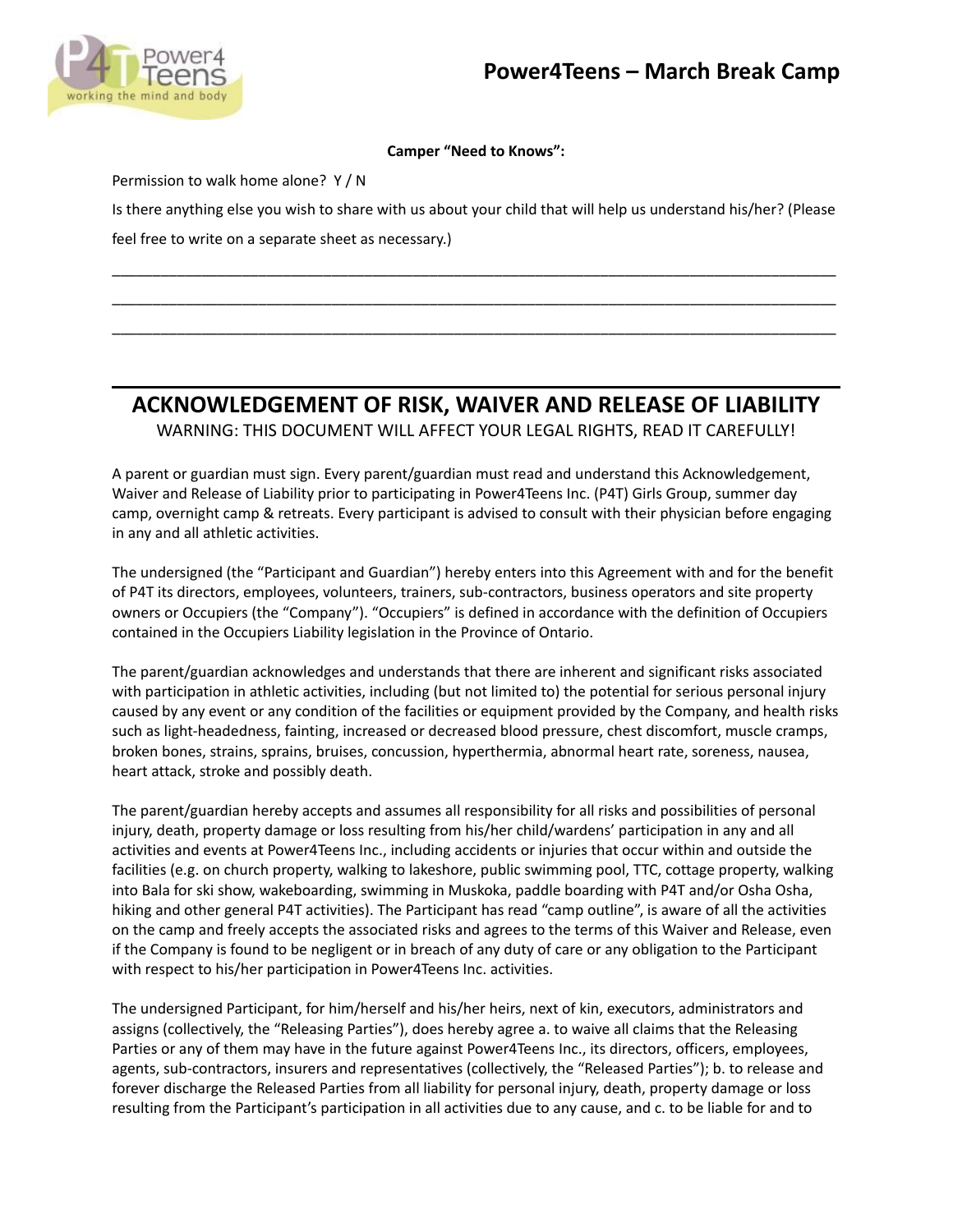# **Power4Teens – March Break Camp**



hold harmless and indemnify the Released Parties from all actions, proceedings, claims, damages, costs, demands, including hospital costs, court costs and costs on a solicitor and his own client basis, and liabilities of whatsoever nature or kind arising out of or in any way connected with the participant's participation in athletic and all other activities.

This agreement shall be governed by and construed in accordance with the laws of the Province of Ontario, and any legal actions, claims or demands shall be handled in a court of competent jurisdiction within such Province.

The Participant understands that this document is binding on him/herself and his/her heirs, next of kin, executors, administrators and assigns. I hereby certify that the participant is suffering under no legal disabilities, and that I (or my parent or guardian) have read this document carefully, understand each term and provision in its entirety, have agreed to the terms freely and voluntarily. Having read the foregoing, I (or my parent or guardian) knowingly acknowledge my understanding of the risks set forth herein and knowingly agree to accept full responsibility for my own exposure to such risks.

I give Power4Teens Inc., permission to take and use photographs and/or videos of my child which may be used in any and all of its publications, including our website, brochures or promotional materials. Additionally, we waive any right to royalties or other compensation arising related to the use of the photograph and/or video.

## **Refund/Cancellation Policy:**

Registration for camp cancelled before January 31, 2022 will be charged a \$100 cancellation fee, the remaining balance of any amount will be refunded.

Registrations cancelled on or after February 28, 2022 are non-refundable - NO EXCEPTIONS, however, any deposits/payments paid will be held and credited towards any of our programs for 2 years.

### **COVID-19 Liability Release Waiver**

Due to the outbreak of the novel Coronavirus (COVID-19), our business is taking extra precautions with the care of every client to include health history review and enhanced sanitation/disinfecting procedures in compliance with Health Canada & CDC guidance.

Symptoms of COVID-19 include:

- Fever
- Fatigue
- Dry Cough
- Difficulty Breathing

I agree to the following:

• I understand the above symptoms and affirm that my daughter(s), as well as all household members, do not currently have, nor have experienced the symptoms listed above within the last 14 days.

• I affirm that my daughter(s), as well as all household members, have not tested positive with COVID-19 within the past 14 days.

• I affirm that my daughter(s), as well as all household members, have not knowingly been exposed to anyone diagnosed with COVID-19 within the past 14 days.

• I understand that POWER4TEENS INC. cannot be held liable for any exposure to the COVID-19 virus caused by misinformation on this form or the health history provided by each client.